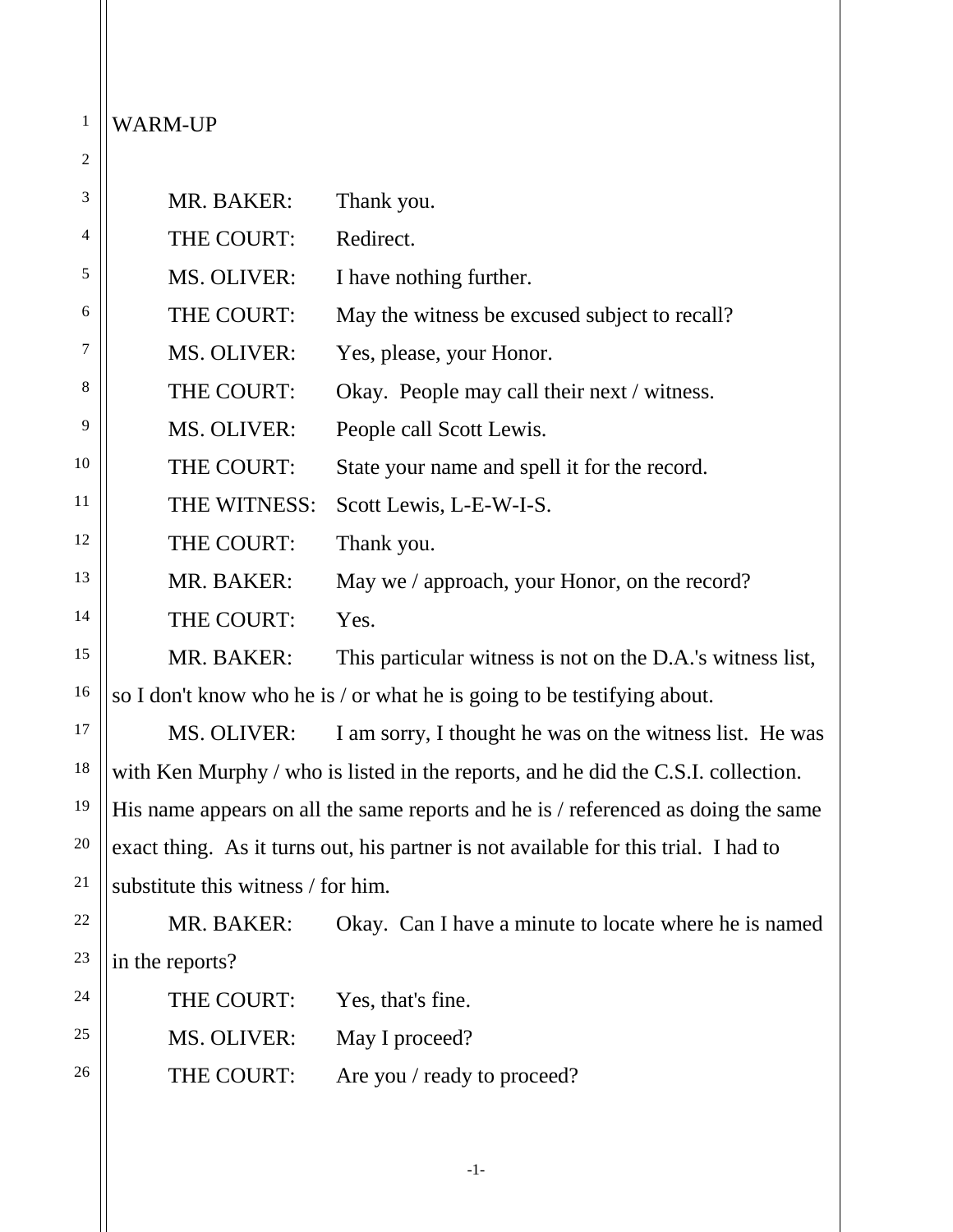| $\mathbf{1}$ | MR. BAKER:<br>Yes. Thank you, your Honor.                                          |
|--------------|------------------------------------------------------------------------------------|
| 2            | THE COURT:<br>All right.                                                           |
| 3            | <b>DIRECT EXAMINATION</b>                                                          |
| 4            | BY MS. OLIVER:<br>Good afternoon, Mr. Lewis.<br>Q.                                 |
| 5            | Good afternoon.<br>A.                                                              |
| 6            | Q.<br>Mr. Lewis, who do you work for?                                              |
| 7            | I am / employed by Bellflower Police Department.<br>A.                             |
| 8            | How long have you worked for them?<br>Q.                                           |
| 9            | Six years.<br>A.                                                                   |
| 10           | What do you do for them?<br>Q.                                                     |
| 11           | I work in the crime / scene unit as a crime scene technician.<br>A.                |
| 12           | Q.<br>What do you do as a crime scene technician?                                  |
| 13           | We have many duties. We respond to crime scenes. / In doing that,<br>A.            |
| 14           | we take photographs. We process the scenes for fingerprints, collect evidence that |
| 15           | may be relevant. We also process evidence in our lab / for fingerprints, blood and |
| 16           | the like. We also do some fingerprint analysis.                                    |
| 17           | What type of training did you receive in order to handle this job / at<br>Q.       |
| 18           | the police department?                                                             |
| 19           | Before being hired by the city, I just got my degree from Cal State<br>A.          |
| 20           | Long Beach.                                                                        |
| 21           | And after your degree, did / you get other training?<br>Q.                         |
| 22           | Yes, ma'am, I have several hundred hours of training and classes from<br>A.        |
| 23           | experts who are in my same field of work. /                                        |
| 24           | To the present, about how many crime scenes have you responded to?<br>Q.           |
| 25           | I would say at least 150.<br>A.                                                    |
| 26           |                                                                                    |
|              |                                                                                    |
|              |                                                                                    |

-2-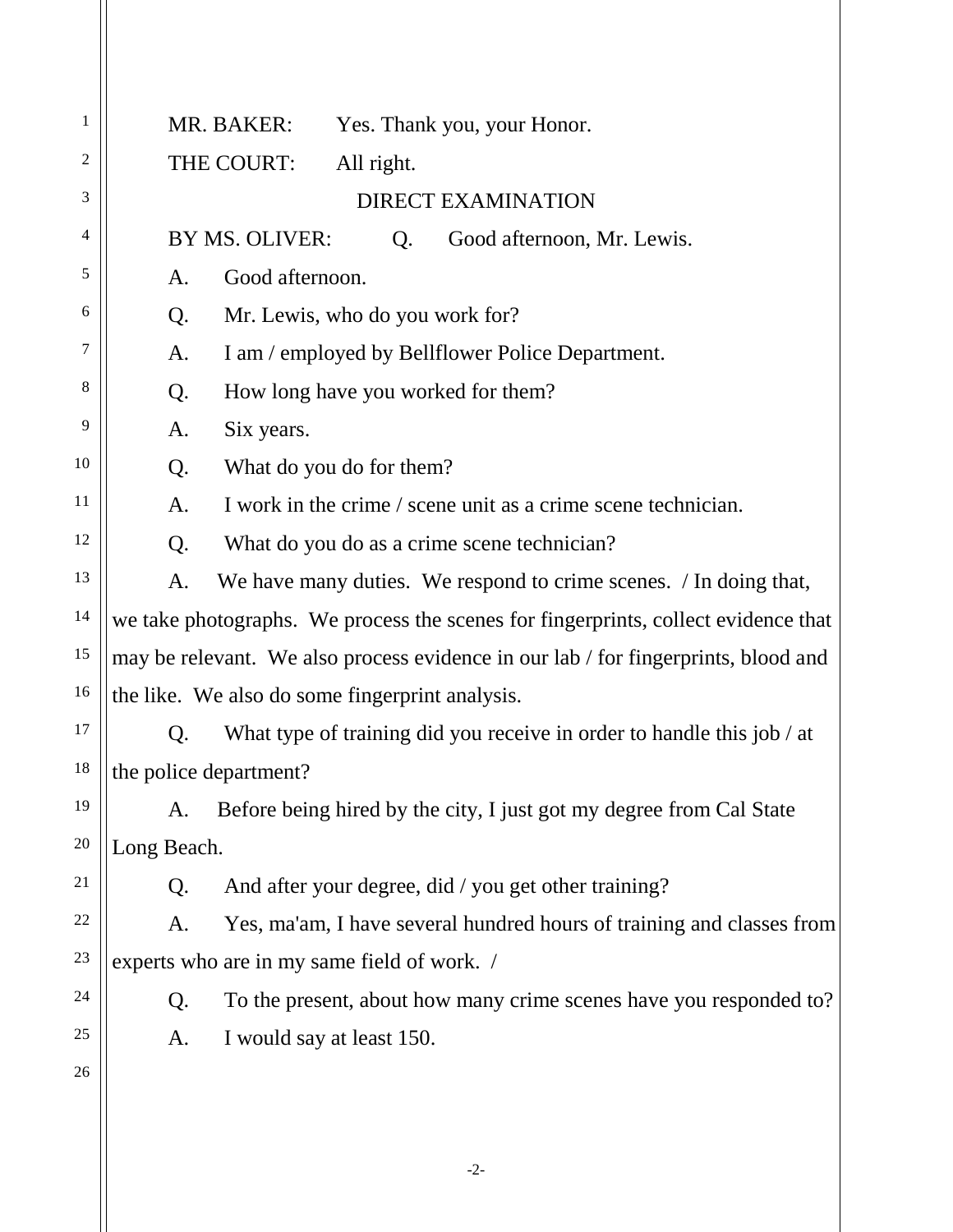| $\mathbf{1}$                | Q.                 | Now, on June $5th$ of / '98, were you working then for the Bellflower |  |
|-----------------------------|--------------------|-----------------------------------------------------------------------|--|
| $\sqrt{2}$                  | Police Department? |                                                                       |  |
| $\ensuremath{\mathfrak{Z}}$ | A.                 | Yes, I was.                                                           |  |
| $\overline{4}$              | Q.                 | And were you working in the same capacity?                            |  |
| $\sqrt{5}$                  | A.                 | Yes.                                                                  |  |
| $\sqrt{6}$                  | Q.                 | Do you recall / responding to the scene of a homicide at Hoover and   |  |
| $\boldsymbol{7}$            |                    | Bayside in the city of Bellflower?                                    |  |
| $\,8\,$                     | A.                 | I do.                                                                 |  |
| $\overline{9}$              |                    |                                                                       |  |
| $10\,$                      |                    |                                                                       |  |
| $11\,$                      |                    |                                                                       |  |
| 12                          |                    |                                                                       |  |
| 13                          |                    |                                                                       |  |
| 14                          |                    |                                                                       |  |
| 15                          |                    |                                                                       |  |
| $16\,$                      |                    |                                                                       |  |
| 17                          |                    |                                                                       |  |
| 18                          |                    |                                                                       |  |
| 19                          |                    |                                                                       |  |
| $20\,$                      |                    |                                                                       |  |
| $21\,$                      |                    |                                                                       |  |
| $22\,$                      |                    |                                                                       |  |
| 23                          |                    |                                                                       |  |
| 24                          |                    |                                                                       |  |
| $25\,$                      |                    |                                                                       |  |
| 26                          |                    |                                                                       |  |
|                             |                    |                                                                       |  |
|                             |                    |                                                                       |  |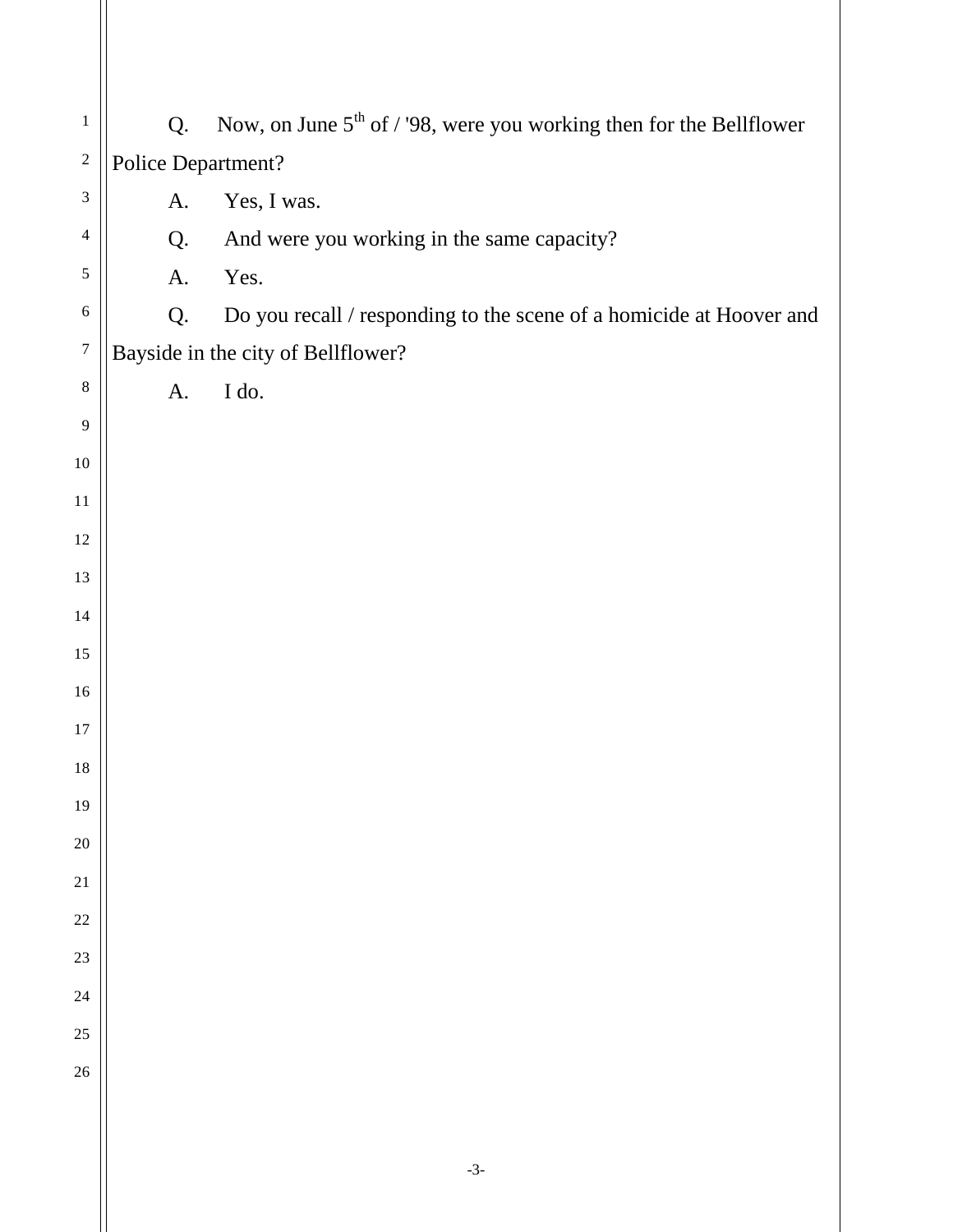1  $\parallel$ EXAM

| $\overline{c}$ |                              |                                                                           |  |
|----------------|------------------------------|---------------------------------------------------------------------------|--|
| 3              |                              | BY MS. OLIVER:<br>Do you recall approximately what time you<br>Q.         |  |
| 4              | arrived at the scene?        |                                                                           |  |
| 5              | A.                           | I would estimate between 10:30 and 12:00 o'clock.                         |  |
| 6              | Q.                           | During the day or at $/$ night?                                           |  |
| 7              | A.                           | Midnight.                                                                 |  |
| 8              | Q.                           | So that's at the end of June $5th$ , 1998 into the early morning hours of |  |
| 9              | June 6 <sup>th</sup> , 1998? |                                                                           |  |
| 10             | A.                           | Yes.                                                                      |  |
| 11             | Q.                           | After you / met at the Bellflower Police Department, did you head         |  |
| 12             | directly to the scene?       |                                                                           |  |
| 13             | A.                           | Yes.                                                                      |  |
| 14             | Q.                           | And which scene did you go to?                                            |  |
| 15             | A.                           | The initial scene was / at Beach and Main at the gas station on the       |  |
| 16             | corner.                      |                                                                           |  |
| 17             | Q.                           | When you responded to that gas station, was there a van that was still    |  |
| 18             | / there?                     |                                                                           |  |
| 19             | A.                           | Yes.                                                                      |  |
| 20             | Q.                           | Did you have anything to do with that automobile at that time?            |  |
| 21             | A.                           | Definitely.                                                               |  |
| 22             | Q.                           | What did you do with regard to the van?                                   |  |
| 23             | A.                           | After / being briefed by the officers, we were asked to photograph the    |  |
| 24             |                              | van and collect evidence out of the van.                                  |  |
| 25             | Q.                           | When you say that you got / briefed by the officers, generally what       |  |
| 26             |                              | information do you get in order to process a scene?                       |  |
|                |                              |                                                                           |  |

-4-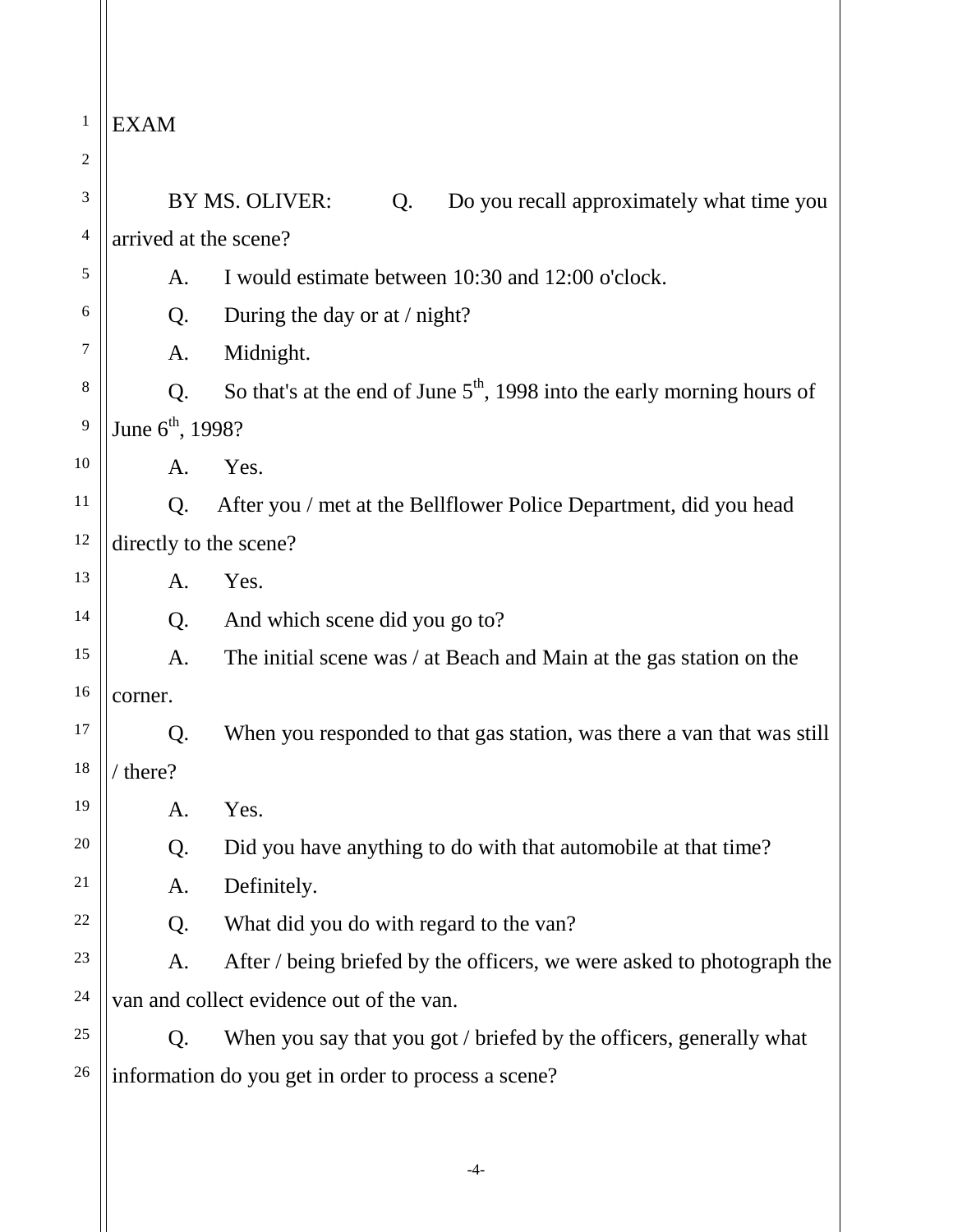-5- 1 2 3 4 5 6 7 8 9 10 11 12 13 14 15 16 17 18 19 20 21 22 23 24 25 26 A. I don't recall exactly what we were told. But, / in general terms, when we respond to a scene, the officers give us some direction on where they need us. Q. In this instance, where were / you told to begin your work? A. At the scene there was a vehicle with open doors and what appeared to be blood inside the vehicle. / Q. Were you informed how that might have happened? A. We were told there were several shots fired at the vehicle and that one individual was struck. / Q. When you responded to the gas station, was there anybody inside of the van? A. No. Q. When you responded there, was there an ambulance that was / still at the gas station? A. No, not as I recall. I think the person already had been transported. MR. BAKER: I will object to the last part / as speculation and move to strike. THE COURT: Sustained. It is stricken. BY MS. OLIVER: Q. So, to the best of your recollection, there was nobody at the gas station that / appeared to be injured? A. No. Q. Did you go ahead and begin to process the evidence? A. Yes. Q. Now, you said that your partner, Ken Murphy, was / with you as well; is that right? A. Yes.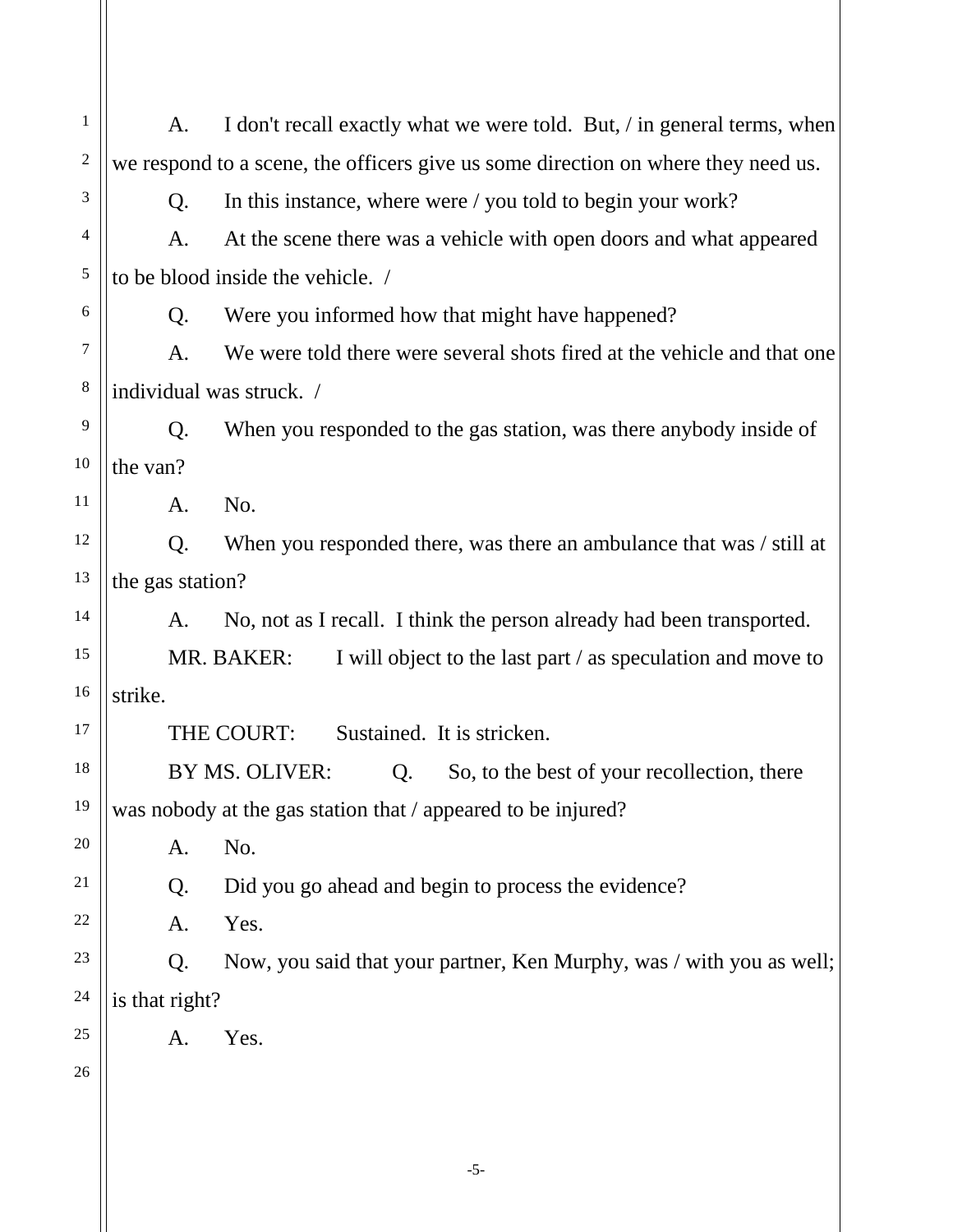1 2 3 4 5 6 7 8 9 10 11 12 13 14 15 16 17 18 19 20 21 22 23 24 25 26 Q. The first thing that you did in this situation, first thing you do upon seeing the van / and having been briefed, you take photographs and then you collect evidence? A. Correct. Q. Do you recall taking photographs of the van in this particular case? / A. Yes. Q. Was the van the only thing that you were photographing at the gas station? A. The van and any evidence that was in the vehicle. / Q. Was there anything in particular that you were directed to photograph either inside or outside of the van? A. Not as I recall. After the briefing / we will do an inspection, so to speak, of the scene to get an understanding for where things are. We did observe holes in the / vehicle that were believed to have been strike marks by expended rounds. Q. At some point do you actually place markers near an item that you / are photographing in order to document what it is that you are taking a picture of and where it is located? A. Yes. Q. Did you also / draw any sort of diagram to depict where you found particular marks on this van? A. I don't believe so, no. Q. Showing you what has been / marked as people's number 2 for identification. Can you see the monitor okay from where you are seated? A. Yeah, I believe so. Q. If not,  $I / can$  approach and bring it closer.

-6-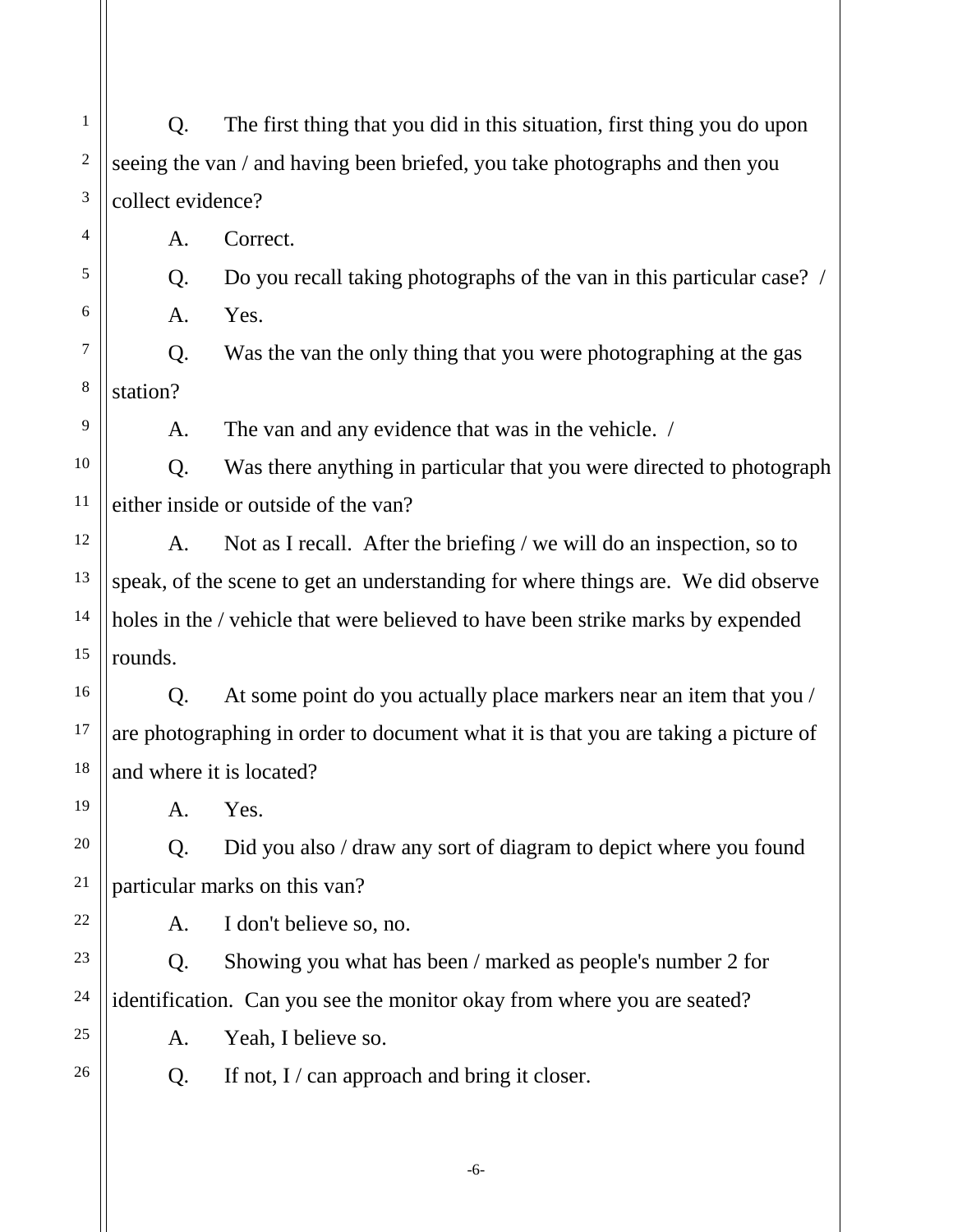| A.       | Yes, please.                                                     |
|----------|------------------------------------------------------------------|
| Q.       | Does that appear to be the automobile that you processed on that |
| morning? |                                                                  |
| A.       | Yes, ma'am, it does. /                                           |
|          |                                                                  |
|          |                                                                  |
|          |                                                                  |
|          |                                                                  |
|          |                                                                  |
|          |                                                                  |
|          |                                                                  |
|          |                                                                  |
|          |                                                                  |
|          |                                                                  |
|          |                                                                  |
|          |                                                                  |
|          |                                                                  |
|          |                                                                  |
|          |                                                                  |
|          |                                                                  |
|          |                                                                  |
|          |                                                                  |
|          |                                                                  |
|          |                                                                  |
|          |                                                                  |
|          |                                                                  |
|          |                                                                  |
|          | $\textnormal{-}7\textnormal{-}$                                  |
|          |                                                                  |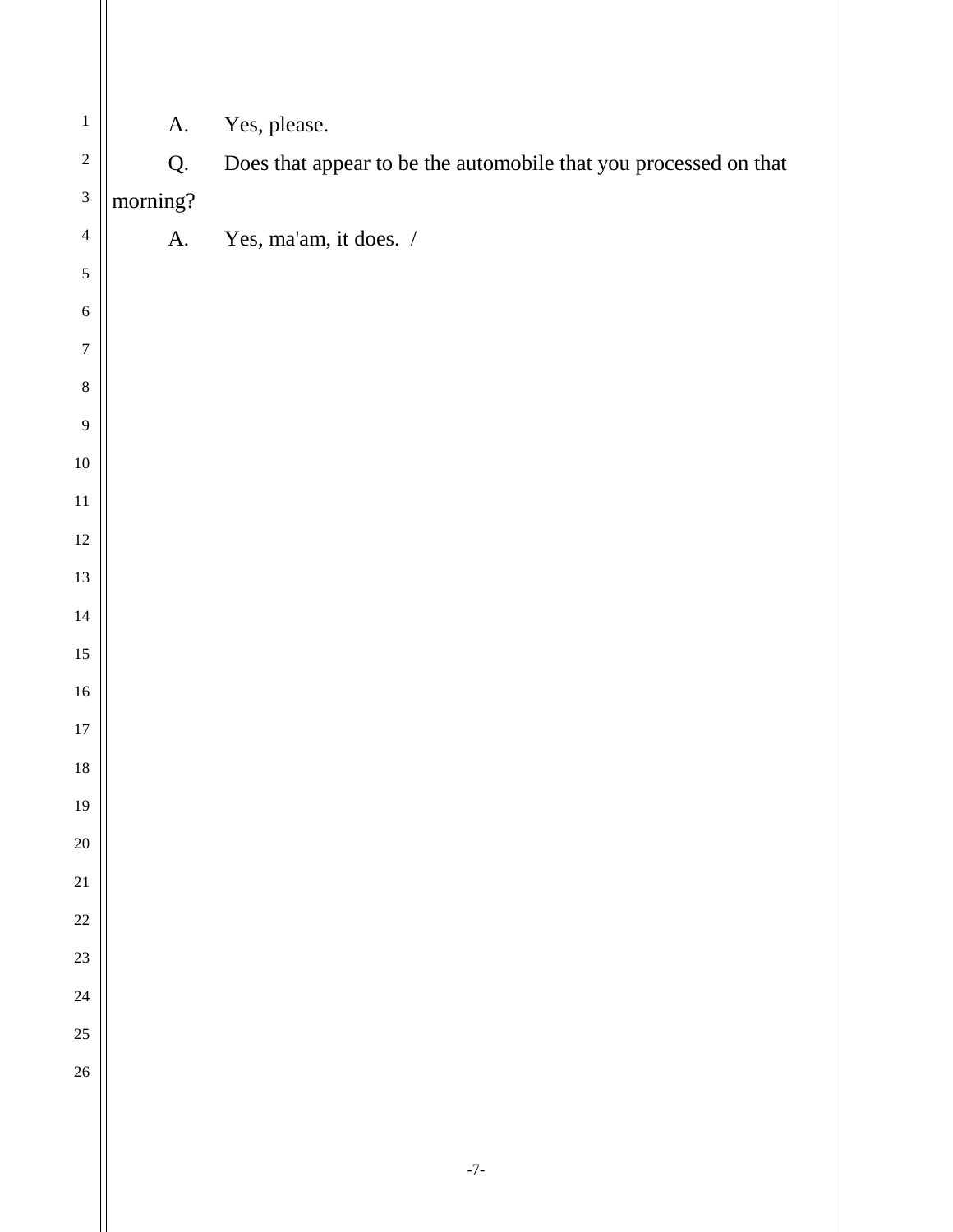## <sup>1</sup> START TYPING

| $\overline{c}$ |                                                                            |
|----------------|----------------------------------------------------------------------------|
| 3              | BY MS. OLIVER:<br>What color is the vehicle in that picture?<br>Q.         |
| 4              | It appears black.<br>A.                                                    |
| 5              | Q.<br>Do you see the photographs I have displayed on the courtroom         |
| 6              | monitor?                                                                   |
| 7              | Absolutely.<br>A.                                                          |
| $\,$ 8 $\,$    | THE COURT:<br>Counsel, / excuse me. Are you requesting to have those       |
| 9              | photographs marked?                                                        |
| 10             | MS. OLIVER:<br>We should do that.                                          |
| 11             | THE COURT:<br>I want the record to be very clear on what you / are         |
| 12             | referring to.                                                              |
| 13             | MR. BAKER:<br>I prefer they be marked.                                     |
| 14             | THE COURT:<br>These exhibits may be marked.                                |
| 15             | BY MS. OLIVER:<br>Does the van appear in a similar condition<br>Q.         |
| 16             | that you observed when / you first arrived?                                |
| 17             | Certainly, it does.<br>A.                                                  |
| 18             | Does this exhibit here depict the seat where the clothes were<br>Q.        |
| 19             | recovered?                                                                 |
| $20\,$         | Yes, it does. There was a bench / seat in the van.<br>A.                   |
| 21             | Do you know how many pictures you collected that day?<br>Q.                |
| 22             | No, ma'am, not without counting. I know I photographed a lot. /<br>A.      |
| 23             | So after taking all of the photographs that we just viewed, you then<br>Q. |
| 24             | moved to the collection of evidence from the inside of the van? /          |
| 25             | Yes.<br>A.                                                                 |
| 26             | What else did you do?<br>Q.                                                |
|                |                                                                            |
|                |                                                                            |

-8-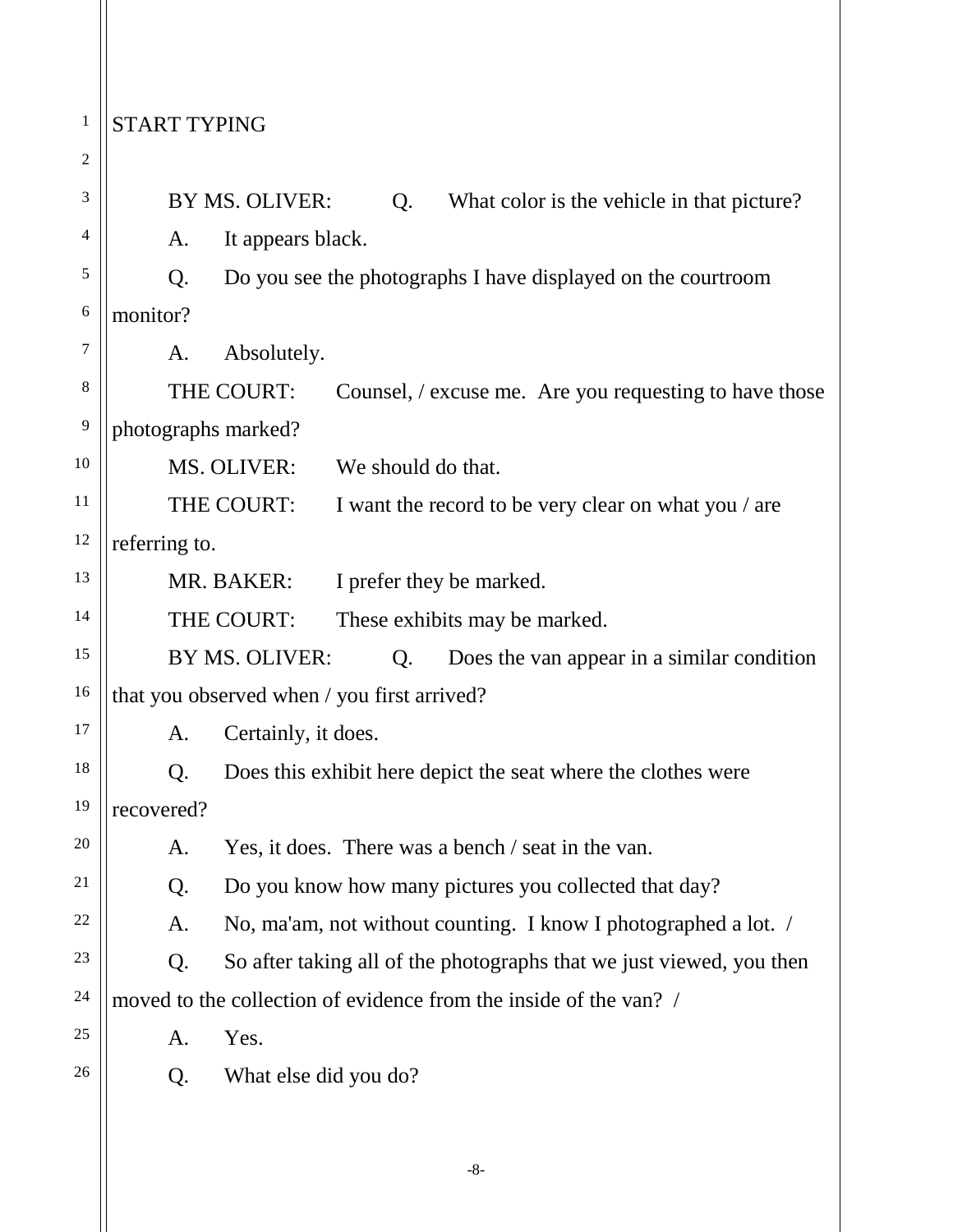| $\mathbf 1$    | A.   | We collected the clothing evidence that had blood on it. To my                      |
|----------------|------|-------------------------------------------------------------------------------------|
| $\overline{c}$ |      | recollection, that's the only evidence that we / recovered there at that scene. The |
| 3              |      | vehicle was then impounded, and we processed it a few hours later.                  |
| 4              | Q.   | What clothing was collected?                                                        |
| 5              | A.   | It was a / shirt and a jacket.                                                      |
| 6              | Q.   | And do you recall where those items were collected from inside of the               |
| 7              | van? |                                                                                     |
| 8              | A.   | The middle row, the passenger's seat behind / the driver's bucket seat.             |
| 9              | Q.   | Now, any other clothing items that you collected at that point?                     |
| 10             | A.   | No.                                                                                 |
| 11             | Q.   | And then you indicated the van was actually impounded? /                            |
| 12             | A.   | Yes.                                                                                |
| 13             | Q.   | And then you responded to that scene and continued your                             |
| 14             |      | investigation of the van?                                                           |
| 15             | A.   | Yes, we did.                                                                        |
| 16             | Q.   | Did you also respond to the scene / of the shooting?                                |
| 17             | A.   | Yes, we did.                                                                        |
| 18             | Q.   | Did you conduct a search for evidence there?                                        |
| 19             | A.   | Yes.                                                                                |
| 20             | Q.   | Now, what was the first item that you found?                                        |
| 21             | A.   | I / believe it was the gloves.                                                      |
| 22             | Q.   | Sir, do you remember where it was that you discovered those gloves?                 |
| 23             | A.   | In the street, the southbound lane of the / street.                                 |
| 24             | Q.   | After you collect evidence, what happens to it?                                     |
| 25             | A.   | We package it and label it for storage.                                             |
| 26             | Q.   | Did you accomplish that in this instance?                                           |
|                |      |                                                                                     |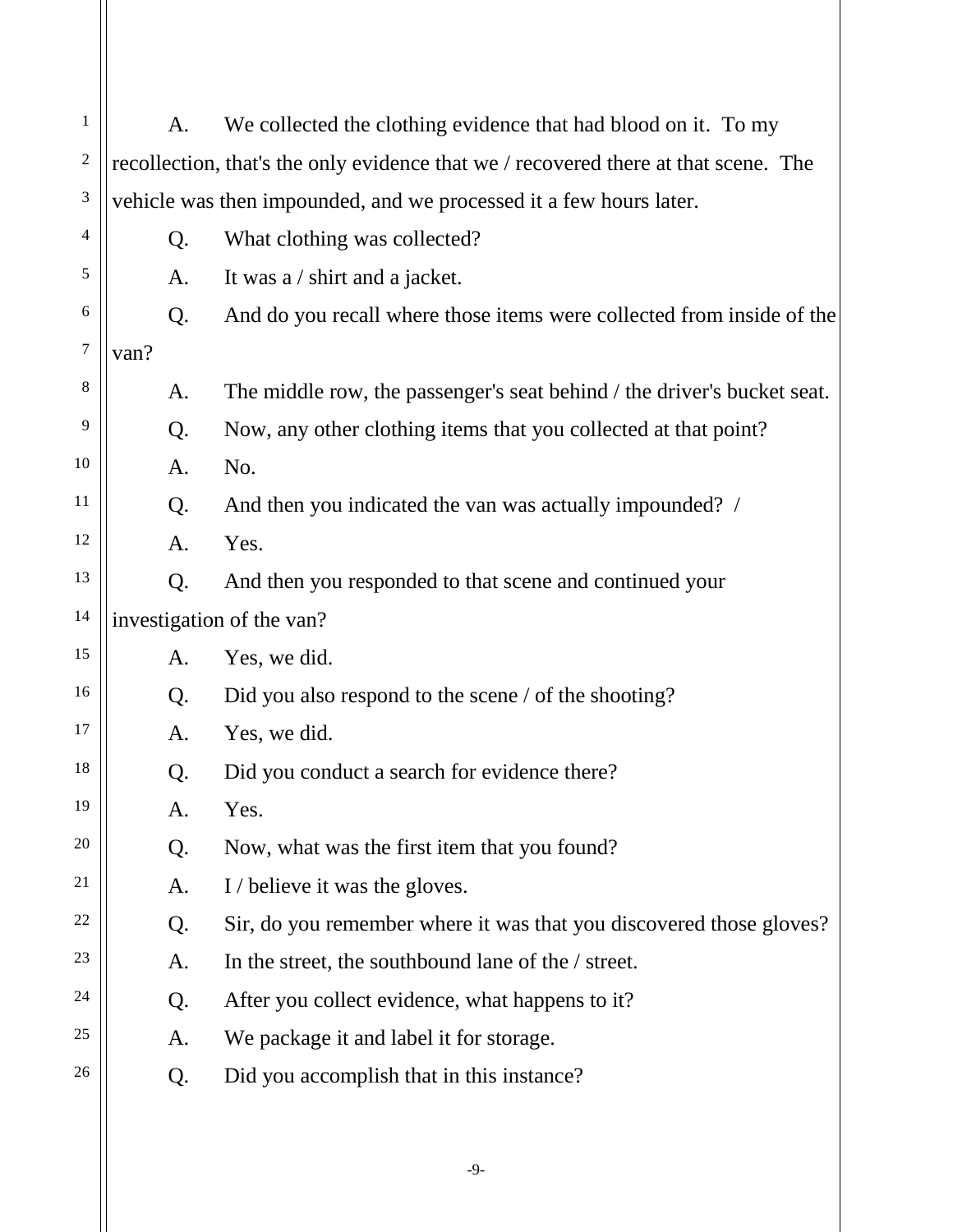| 1  | A.           | Absolutely. /                                                            |
|----|--------------|--------------------------------------------------------------------------|
| 2  | Q.           | Do you know what happened to any of these items after you booked         |
| 3  |              | them into the property division?                                         |
| 4  | A.           | No.                                                                      |
| 5  | Q.           | Do you have any idea whether / or not they were sent someplace else?     |
| 6  | A.           | I do not.                                                                |
| 7  | Q.           | Did you locate any other rounds within the car?                          |
| 8  | A.           | I believe there were three total. /                                      |
| 9  | Q.           | Three total collected on this particular homicide, or three total inside |
| 10 | the vehicle? |                                                                          |
| 11 | A.           | Can I refer to my report as far as where the other / bullet was          |
| 12 | recovered?   |                                                                          |
| 13 | Q.           | Sure. That would be okay.                                                |
| 14 | A.           | Correct, there were the two from inside the van and the third bullet     |
| 15 |              | was the one from / Hoover and Bayside. So three total.                   |
| 16 | Q.           | Did you see some holes inside of the van that appeared to be bullet      |
| 17 | strikes?     |                                                                          |
| 18 | A.           | Yes.                                                                     |
| 19 | Q.           | Where did you / discover those?                                          |
| 20 | A.           | We found one on the side panel, interior side panel behind the driver's  |
| 21 | seat.        |                                                                          |
| 22 | Q.           | Any other ones that you recall?                                          |
| 23 | A.           | Not that I / recall.                                                     |
| 24 | Q.           | Did you collect other evidence from the van, as well?                    |
| 25 | A.           | No, not to my memory.                                                    |
| 26 |              |                                                                          |
|    |              |                                                                          |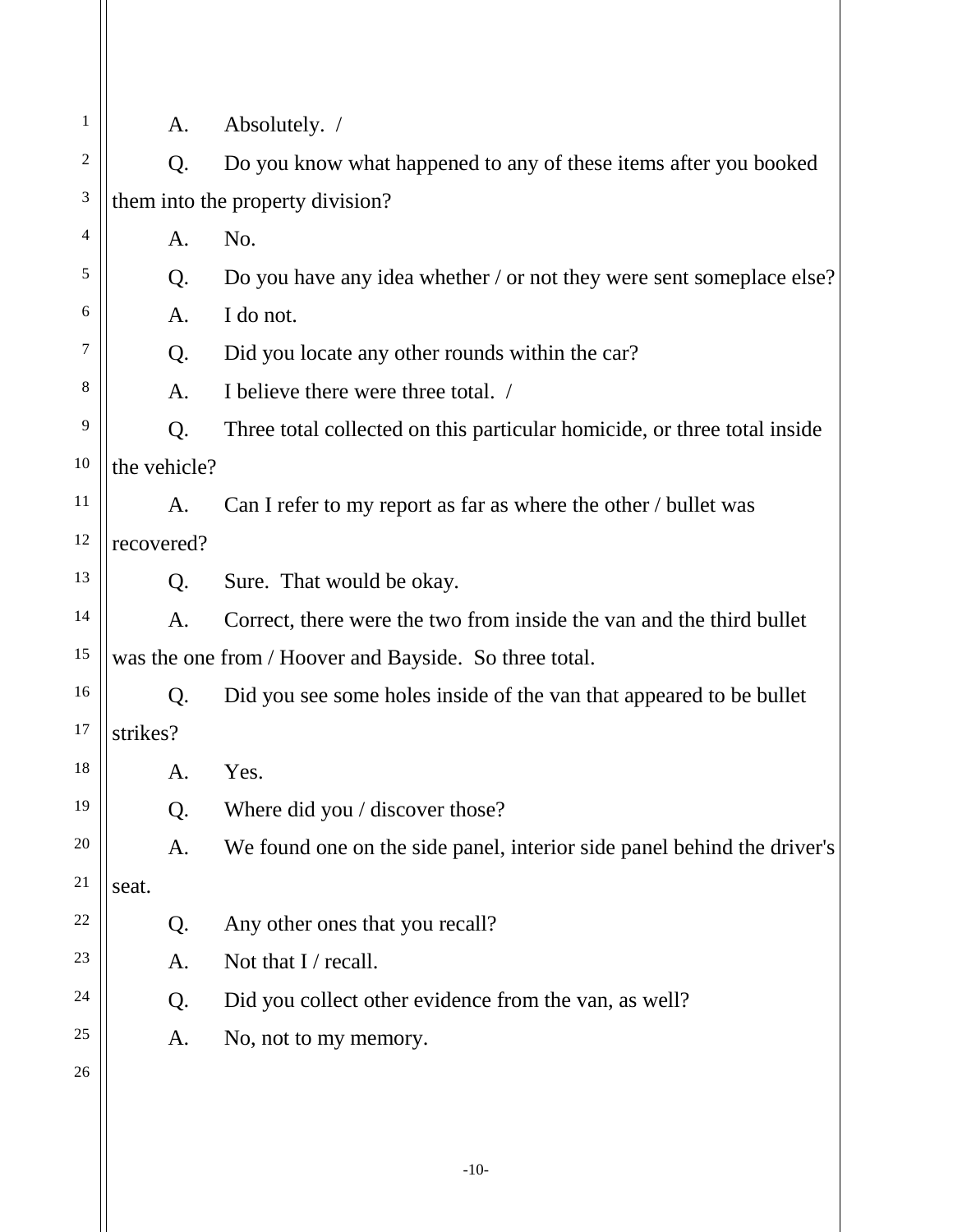| 1              | Q. | Well, do you recall collecting some things such as / cigarette                       |
|----------------|----|--------------------------------------------------------------------------------------|
| $\sqrt{2}$     |    | packages, or anything of that nature?                                                |
| 3              | A. | Yes. There were other vehicles that we addressed later on. I believe                 |
| $\overline{4}$ |    | one was that day, then another / car on a different date.                            |
| 5              | Q. | Well, specifically with regard to the van.                                           |
| 6              | A. | Can I look at my notes?                                                              |
| 7              | Q. | Would that refresh your memory?                                                      |
| 8              | A. | Yes, it / would.                                                                     |
| 9              |    | MS. OLIVER:<br>With your Honor's permission.                                         |
| 10             |    | THE COURT:<br>Yes.                                                                   |
| 11             |    | THE WITNESS: Well, there was nothing else from the van that we                       |
| 12             |    | collected other than the expended rounds. Then at the / initial scene, the clothing. |
| 13             |    | BY MS. OLIVER:<br>In terms of that van, did that conclude any<br>Q.                  |
| 14             |    | investigation you had with regard to the crime scene?                                |
| 15             | A. | That was the / last time that our team had anything to do with                       |
| 16             |    | processing the van, yes.                                                             |
| 17             | Q. | Now, was there any other scene where you collected evidence other /                  |
| 18             |    | than near Hoover and Bayside, that is, any other evidence located in the street?     |
| 19             | A. | Yes.                                                                                 |
| 20             | Q. | And where was that?                                                                  |
| 21             | A. | That was at a separate location / at a different point in the day. I think           |
| 22             |    | it was about 11:30 on June $5th$ . We were asked to respond to a vehicle. /          |
| 23             | Q. | But was there any evidence that was located within the street?                       |
| 24             | A. | You mean on the street?                                                              |
| 25             | Q. | Yes, that's right.                                                                   |
| 26             | A. | No, nothing.                                                                         |
|                |    |                                                                                      |

-11-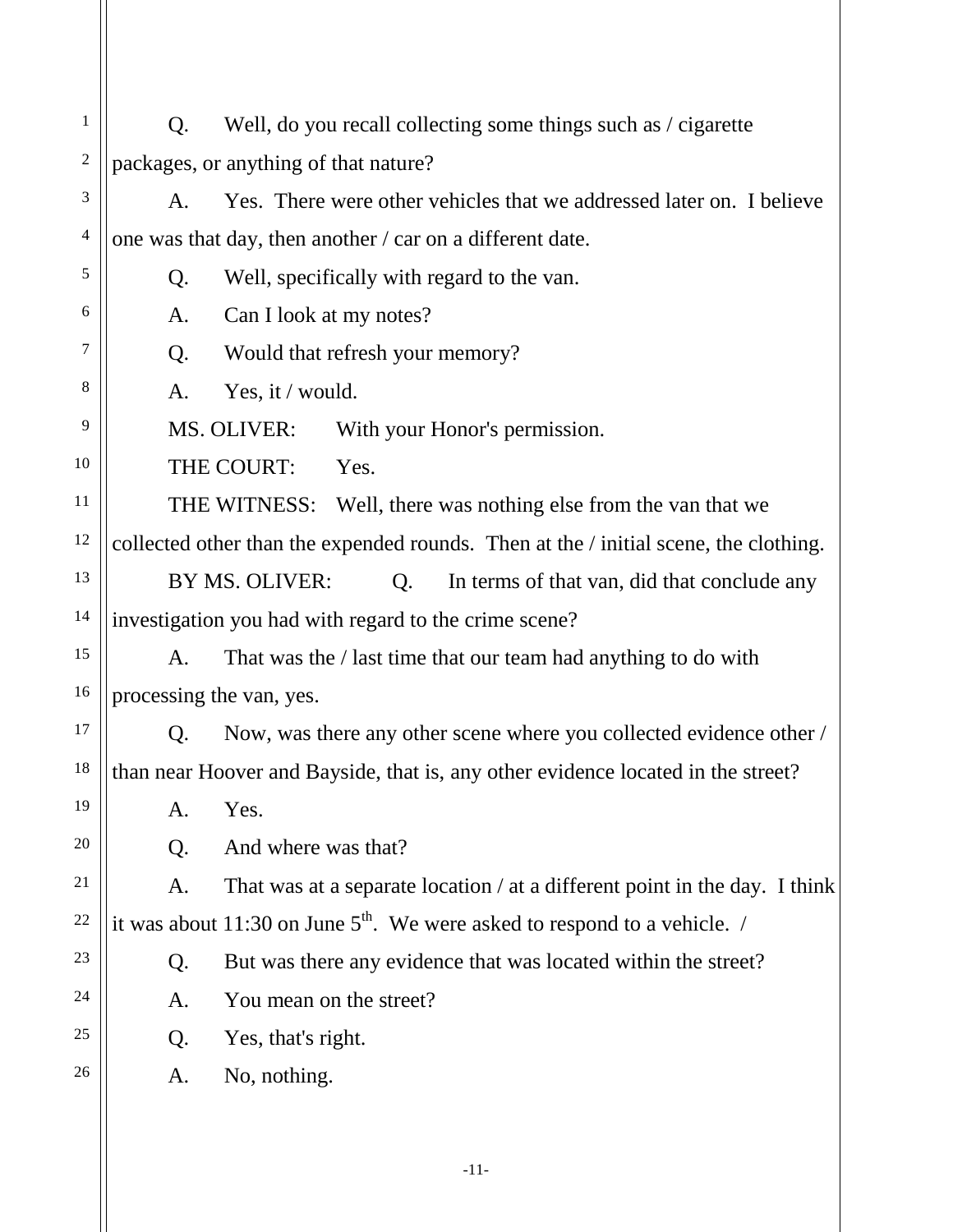| $\,1\,$        | Q. | As opposed to any / vehicle, was there any other street scene that you    |
|----------------|----|---------------------------------------------------------------------------|
| $\overline{c}$ |    | analyzed other than the Hoover and Bayside crime scene?                   |
| 3              | A. | No.                                                                       |
| 4              | Q. | Okay. Now, you indicated that there / was another car that you did        |
| 5              |    | take some photographs of; is that right?                                  |
| 6              | A. | Yes.                                                                      |
| 7              | Q. | Showing you what's been marked as 13. Does that look like / one of        |
| 8              |    | the other cars that you photographed?                                     |
| 9              | A. | Yes, it does.                                                             |
| 10             | Q. | Showing you 14 for identification, does that appear to be the rear        |
| 11             |    | portion of / that same car?                                               |
| 12             | A. | Yes, it does.                                                             |
| 13             | Q. | And 15 -- does that appear to be the front of that same car?              |
| 14             | A. | Yes, it does.                                                             |
| 15             | Q. | You collected some / evidence from that particular car?                   |
| 16             | A. | We did.                                                                   |
| 17             | Q. | And that would include what kinds of things?                              |
| 18             | A. | There were various items. One pack of cigarettes that was / open, a       |
| 19             |    | plastic cassette tape box, and a steering wheel lock. I think that is it. |
| 20             | Q. | Thank you, Mr. Lewis.                                                     |
| 21             |    | MS. OLIVER:<br>I have nothing further.                                    |
| 22             |    | THE COURT:<br>Cross-examination. /                                        |
| 23             |    | <b>CROSS-EXAMINATION</b>                                                  |
| 24             |    | BY MR. BAKER:<br>Mr. Lewis, are you a sworn police officer?<br>Q.         |
| 25             | A. | I am not.                                                                 |
| 26             | Q. | You are labeled a crime scene investigator; is that correct?              |
|                |    |                                                                           |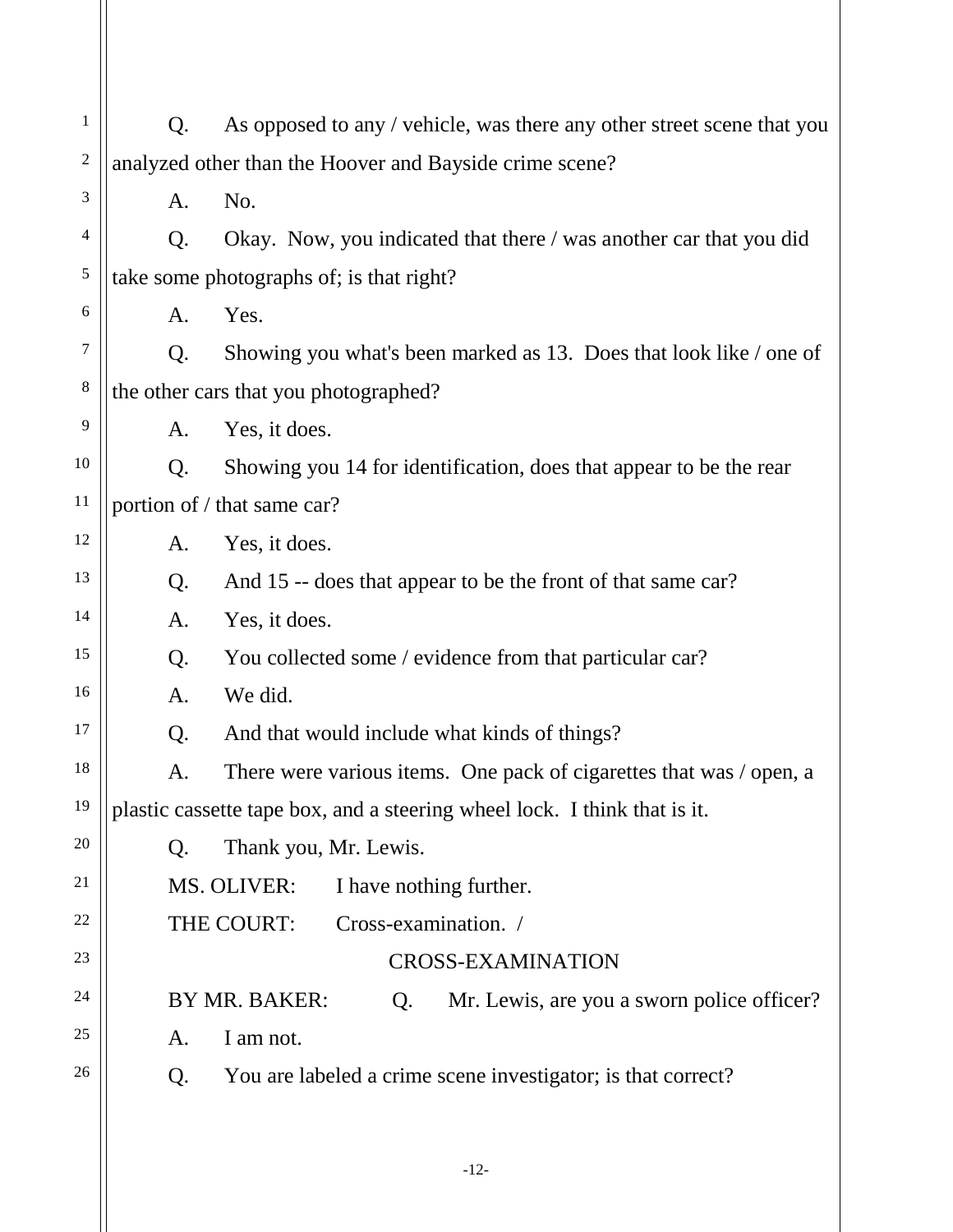| 1  | A.               | Crime scene technician is / the formal name, yes.                         |
|----|------------------|---------------------------------------------------------------------------|
| 2  | Q.               | And you have received special training for that position; is that         |
| 3  | correct?         |                                                                           |
| 4  | A.               | I have.                                                                   |
| 5  | Q.               | And that's training including going to classes, / specifically about      |
| 6  |                  | crime scenes and collection of evidence?                                  |
| 7  | A.               | Yes.                                                                      |
| 8  | Q.               | Any classroom-type training in that regard?                               |
| 9  | A.               | Yes, I have my degree dealing with that, and / I took a lot of classes in |
| 10 | that field.      |                                                                           |
| 11 | Q.               | All right. How long have you been employed in that capacity with          |
| 12 | Bellflower P.D.? |                                                                           |
| 13 | A.               | Six / years.                                                              |
| 14 | Q.               | So you are familiar with the city streets?                                |
| 15 | A.               | Yes.                                                                      |
| 16 | Q.               | I am going to direct your attention to this board that we have been       |
| 17 |                  | using. / It is exhibit number 2 for identification.                       |
| 18 |                  | Could you tell us or could you demonstrate for us on that                 |
| 19 |                  | diagram where Hoover Street and Bayside / Drive are located?              |
| 20 | A.               | Yes. Hoover Street runs north and south in the city. Bellflower           |
| 21 |                  | Boulevard is going this way, and right here is Bayside Drive. /           |
| 22 | Q.               | Bayside is south of Bellflower Boulevard, then; right?                    |
| 23 | A.               | That's correct.                                                           |
| 24 | Q.               | And it actually comes to an intersection from the east into Hoover;       |
| 25 | right?           |                                                                           |
| 26 | A.               | Yes, $\frac{\pi}{6}$ it does.                                             |
|    |                  |                                                                           |
|    |                  |                                                                           |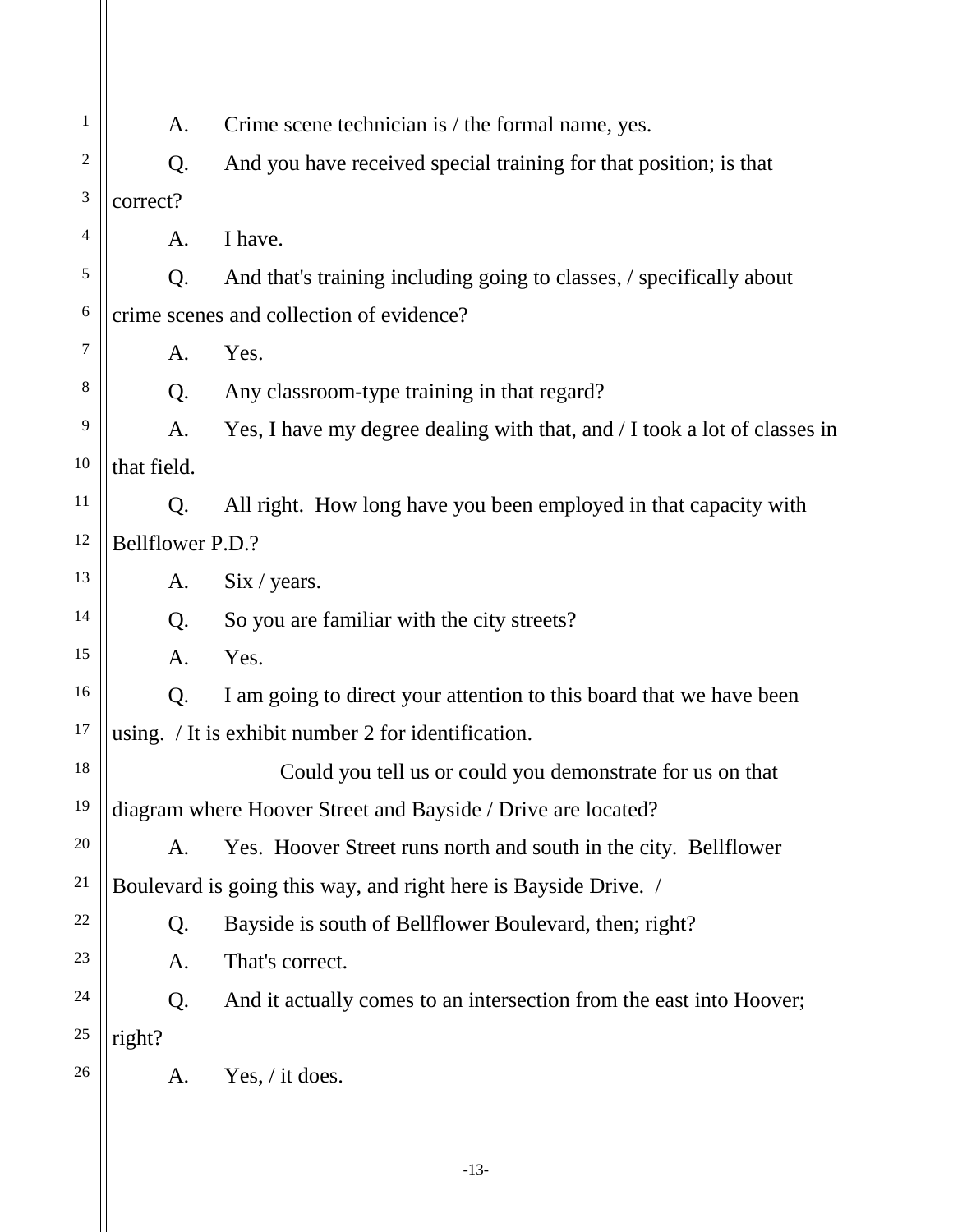| 1              | Q.     | The gloves were found in the street right next to the railway; is that            |
|----------------|--------|-----------------------------------------------------------------------------------|
| $\overline{2}$ | right? |                                                                                   |
| 3              | A.     | Correct.                                                                          |
| 4              | Q.     | Obviously, you don't know how long they / had been there?                         |
| 5              | A.     | Not positively.                                                                   |
| 6              | Q.     | Do they resemble gloves that might be purchased for gardening or                  |
| $\overline{7}$ |        | some type of heavy lifting, or something similar to that? /                       |
| 8              |        | MS. OLIVER:<br>Objection. Lack of foundation.                                     |
| 9              |        | THE COURT:<br>Sustained.                                                          |
| 10             |        | BY MR. BAKER:<br>Do they resemble gloves that might be used<br>Q.                 |
| 11             |        | in construction work or something?                                                |
| 12             |        | MS. OLIVER:<br>Objection. Lack of foundation.                                     |
| 13             |        | Sustained.<br>THE COURT:                                                          |
| 14             |        | BY MR. BAKER:<br>Q.<br>So as / I understand what you are saying,                  |
| 15             |        | Mr. Lewis, you found one of the gloves on Bayside Drive there, and then the other |
| 16             |        | one -- well, in / other words, you found a left glove and a right glove; correct? |
| 17             | A.     | They appeared to be a match; correct.                                             |
| 18             | Q.     | In other words, they appeared to / be the same type of glove?                     |
| 19             | A.     | Yes, in my opinion, they did.                                                     |
| 20             | Q.     | They were some distance apart; correct?                                           |
| 21             | A.     | That's right.                                                                     |
| 22             | Q.     | Have you had any special / training in firearms?                                  |
| 23             | A.     | No.                                                                               |
| 24             | Q.     | Did you find any shell casings?                                                   |
| 25             | A.     | No.                                                                               |
| 26             |        |                                                                                   |
|                |        |                                                                                   |
|                |        |                                                                                   |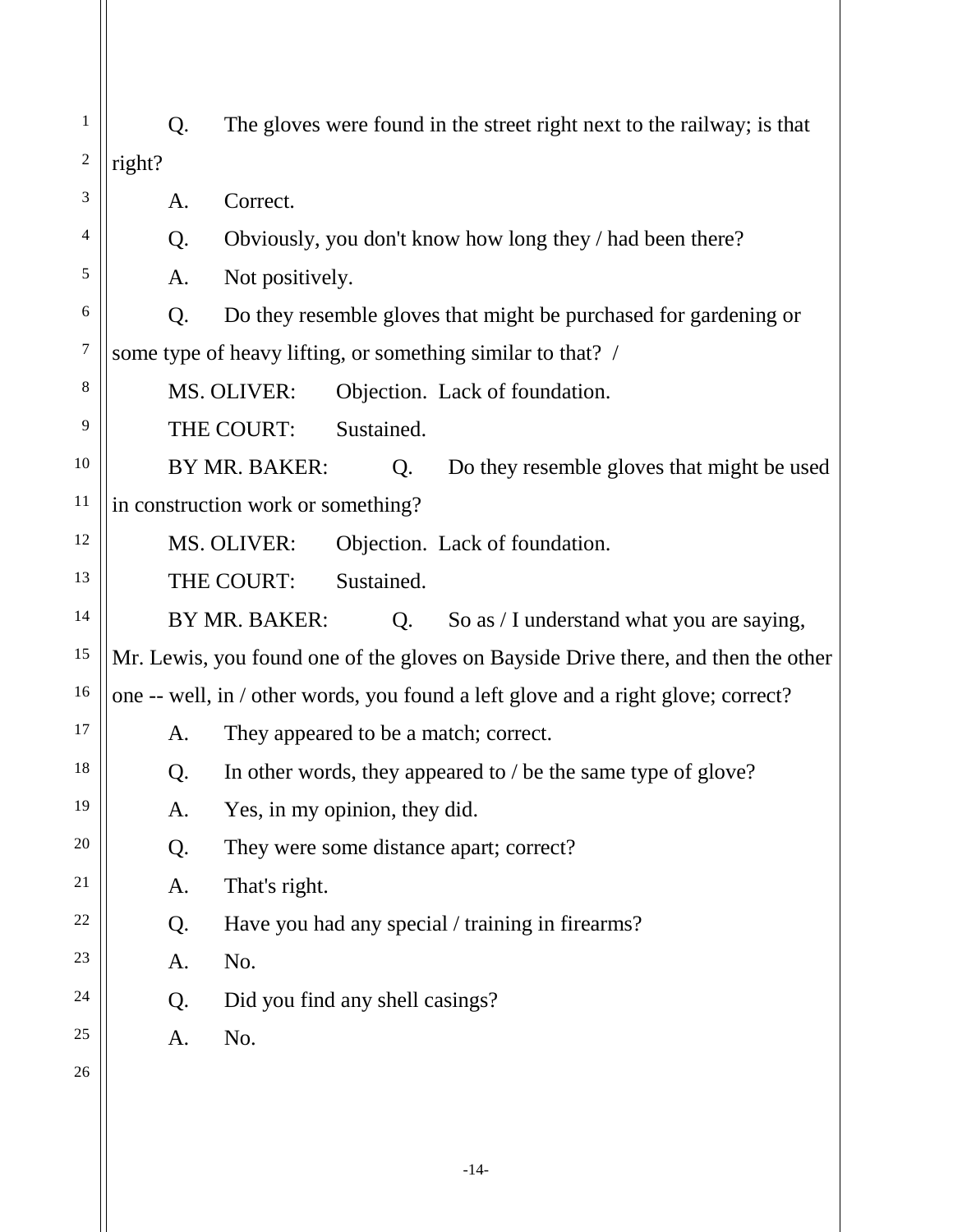| 1  | Q.                             | The photographs of the car -- do you have copies in your report        |  |
|----|--------------------------------|------------------------------------------------------------------------|--|
| 2  |                                | today?                                                                 |  |
| 3  | A.                             | $I/do$ not.                                                            |  |
| 4  | Q.                             | Now, showing you several photographs, it is a red Honda Accord;        |  |
| 5  | right?                         |                                                                        |  |
| 6  | A.                             | Yes.                                                                   |  |
| 7  | Q.                             | You were asked to process that vehicle around $11:30 /$ in the morning |  |
| 8  | of June $6th$ of '98; right?   |                                                                        |  |
| 9  | A.                             | Correct.                                                               |  |
| 10 | Q.                             | So that would have been approximately 12 hours after you were first    |  |
| 11 | called concerning this / case? |                                                                        |  |
| 12 | A.                             | Approximately, yes.                                                    |  |
| 13 | Q.                             | And that vehicle was brought to your attention by members of the       |  |
| 14 |                                | Bellflower Police Department; is that right?                           |  |
| 15 | A.                             | Correct.                                                               |  |
| 16 | Q.                             | They are the / people who directed you to that location?               |  |
| 17 | A.                             | They were.                                                             |  |
| 18 | Q.                             | This residence was on Oak Street; right?                               |  |
| 19 | A.                             | Yes.                                                                   |  |
| 20 | Q.                             | You noted the license plate of that particular / Honda; right?         |  |
| 21 | A.                             | Yes.                                                                   |  |
| 22 | Q.                             | You reflected it in your report?                                       |  |
| 23 | A.                             | Yes, and we have photographs of it, in addition.                       |  |
| 24 | Q.                             | You filled out a C.S.I. / report; is that correct?                     |  |
| 25 | A.                             | Yes, we did.                                                           |  |
| 26 | Q.                             | Do you know if you filed that when you were done?                      |  |
|    |                                |                                                                        |  |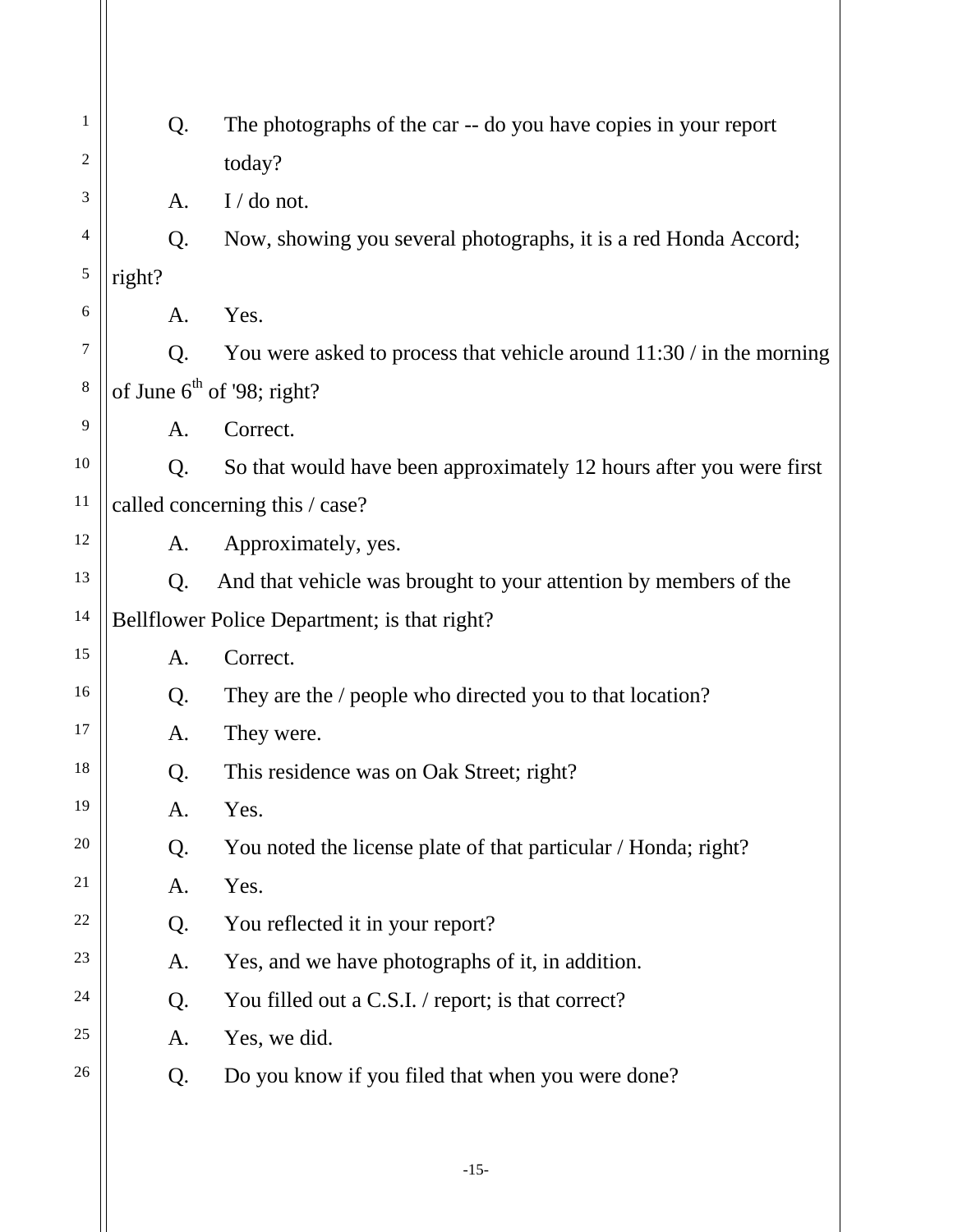| 1              | A.        | Yes, I did.                                                                  |
|----------------|-----------|------------------------------------------------------------------------------|
| $\overline{2}$ | Q.        | You indicated that the / Honda was red; right?                               |
| 3              | A.        | Yes.                                                                         |
| 4              | Q.        | Mr. Lewis, if you need to refer to your report to refresh your memory,       |
| 5              | go ahead. |                                                                              |
| 6              | A.        | Okay.                                                                        |
| 7              | Q.        | Now, it was $/ a 1993 \text{ model}$ ?                                       |
| 8              | A.        | Yes.                                                                         |
| 9              | Q.        | And the license plate number was what?                                       |
| 10             | A.        | 3 LOY 945.                                                                   |
| 11             | Q.        | That identical license plate is depicted in / that picture; is that correct? |
| 12             | A.        | Yes, it is.                                                                  |
| 13             | Q.        | This vehicle was parked on the street; is that right?                        |
| 14             | A.        | Correct.                                                                     |
| 15             | Q.        | At a later time, did you / put that information in the report?               |
| 16             | A.        | Yes, we did.                                                                 |
| 17             | Q.        | Now, inside that vehicle you found a cardboard cigarette package;            |
| 18             | right?    |                                                                              |
| 19             | A.        | Correct.                                                                     |
| 20             | Q.        | Well, you actually did / find two packages; right?                           |
| 21             | A.        | I believe from the same vehicle, yes.                                        |
| 22             | Q.        | And if you need to refresh your recollection, you can refer to the           |
| 23             | report. / |                                                                              |
| 24             | A.        | Okay. Yes, there were two packages of cigarettes.                            |
| 25             | Q.        | Did you also find a cassette tape holder?                                    |
| 26             | A.        | Yes.                                                                         |
|                |           |                                                                              |
|                |           |                                                                              |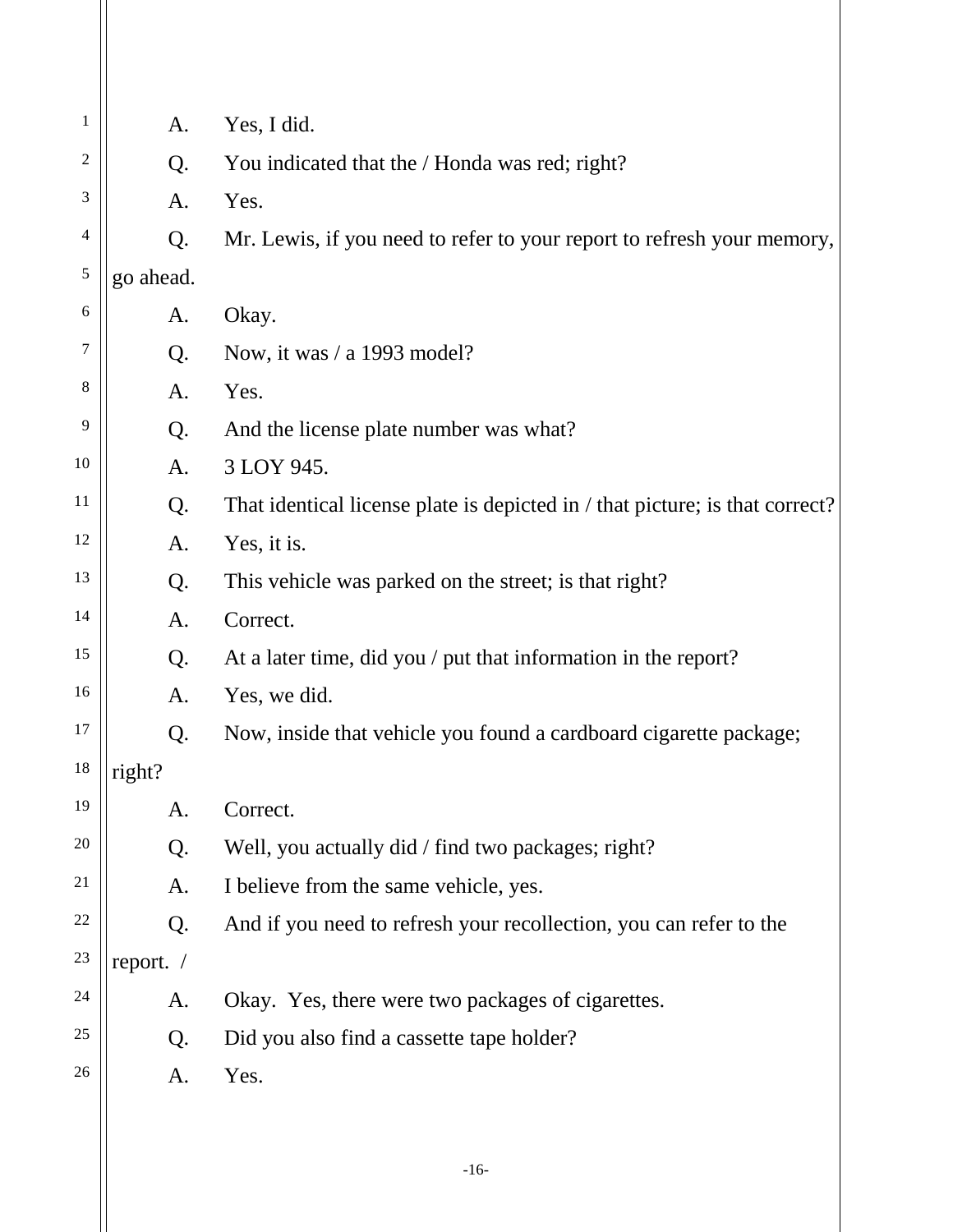| 1              | Q.                                                  | You found a lock for the steering wheel; / is that right?              |  |
|----------------|-----------------------------------------------------|------------------------------------------------------------------------|--|
| 2              | A.                                                  | That's correct.                                                        |  |
| 3              | Q.                                                  | Now, do you have training and experience in collecting latent          |  |
| $\overline{4}$ | fingerprints?                                       |                                                                        |  |
| 5              | A.                                                  | Yes, I do.                                                             |  |
| $\sqrt{6}$     | Q.                                                  | Did you do any of that / work on this homicide?                        |  |
| 7              | A.                                                  | Yes, we did.                                                           |  |
| 8              | Q.                                                  | Did you find any latent fingerprints on the vehicle?                   |  |
| 9              | A.                                                  | Yes, we did.                                                           |  |
| 10             | Q.                                                  | And did you then collect and / preserve those?                         |  |
| 11             | A.                                                  | We did.                                                                |  |
| 12             | Q.                                                  | When you say we, you are talking about you and Mr. Murphy?             |  |
| 13             | A.                                                  | That's correct.                                                        |  |
| 14             | Q.                                                  | Do you recall where those latent prints / were located?                |  |
| 15             | A.                                                  | From what I recall, the interior and possibly the exterior of the      |  |
| 16             | vehicle.                                            |                                                                        |  |
| 17             | Q.                                                  | And were those prints preserved on a card and then / later booked into |  |
| 18             | evidence?                                           |                                                                        |  |
| 19             | A.                                                  | They were preserved on a card. As far as the booking part, the         |  |
| 20             | fingerprint cards all stay in our own department. / |                                                                        |  |
| 21             | Q.                                                  | Do you recall how long you were out there processing the red Honda?    |  |
| 22             | A.                                                  | I do not.                                                              |  |
| 23             | Q.                                                  | You took about 20 photographs of it; right?                            |  |
| 24             | A.                                                  | Yeah. /                                                                |  |
| 25             | Q.                                                  | Is that yes?                                                           |  |
| 26             | A.                                                  | Yes, I am sorry.                                                       |  |
|                |                                                     |                                                                        |  |
|                |                                                     |                                                                        |  |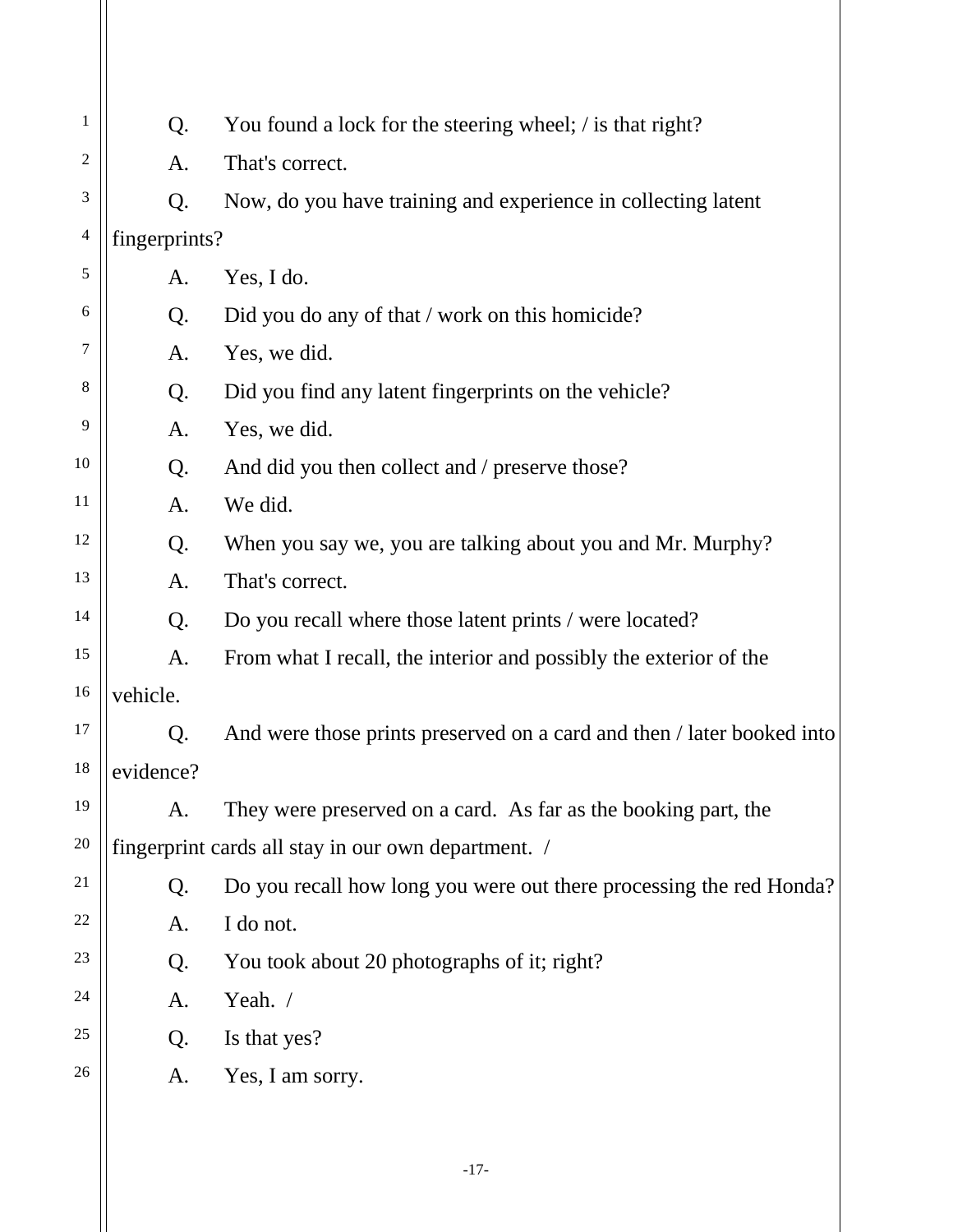1 2 3 4 5 6 7 8 9 10 11 12 13 14 15 16 17 18 19 20 21 22 23 24 25 26 Q. Next, there was the process of actually going inside, finding the items and collecting them? A. Yes. Q. While you / were doing that, did you notice if there was a crowd watching you? MS. OLIVER: Objection. Irrelevant. THE COURT: Sustained. BY MR. BAKER:  $\qquad \qquad$  O. This was done at about 11:30 in the / morning; right? A. Yes. MR. BAKER: I have no further questions. THE COURT: Redirect. MS. OLIVER: Yes. REDIRECT EXAMINATION BY MS. OLIVER: Q. Mr. Lewis, did you do anything with those prints after you collected them from the / car? A. Yeah, they were brought back to the station. I don't know the exact date, but the prints that were good enough were entered into / the database to be processed. Q. What kind of database are you talking about? A. Well, we use the State database for matching prints. Q. Did you have / any hits using that database for your department? MR. BAKER: Objection. Lack of foundation. THE COURT: Sustained. BY MS. OLIVER: Q. Mr. Lewis, did you do the first analysis or the input in / order to determine whether or not there were any hits?